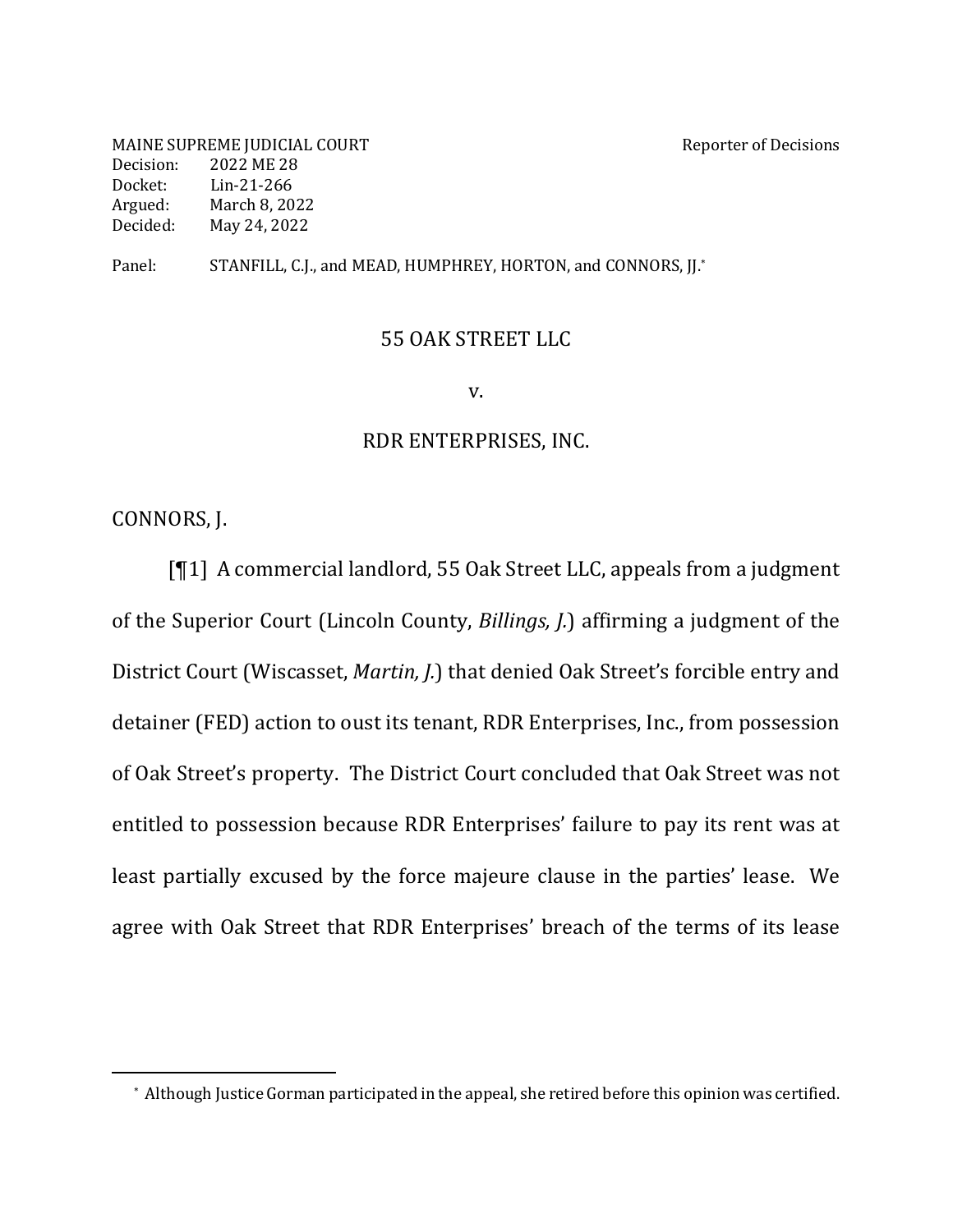entitled Oak Street to issuance of a writ of possession, and we therefore vacate the judgment. *See* 14 M.R.S. §§ 6005, 6017(2), (3) (2022).

### **I. BACKGROUND**

 $[92]$  The following facts and procedural history are drawn from the record and the trial court's findings of fact, which are supported by competent evidence in the record. *See H&B Realty, LLC v. JJ Cars, LLC*, 2021 ME 14, 1 2, 246 A.3d 1176.

[¶3] On April 1, 2017, Oak Street and RDR Enterprises entered into a five-year lease agreement, with RDR Enterprises' option to extend, for a bed-and-breakfast establishment, the Thistle Inn, located in Boothbay Harbor. The Thistle Inn contains a restaurant space that can seat up to ninety-nine people.

 $[\P4]$  Under the lease agreement, RDR Enterprises is required to pay Oak Street a "base rent" of \$2,500 per month and an "additional rent" covering all property taxes, insurance, and utilities. The lease includes a force majeure clause, which states:

**FORCE MAJEURE.** Neither party hereto will be liable for any failure to comply or delay in complying with its obligations hereunder if such failure or delay is, including but not limited to, due to acts of God, inability to obtain labor, strikes, lockouts, lack of materials, governmental restrictions, enemy actions, civil commotion, fire, unavoidable casualty or other similar causes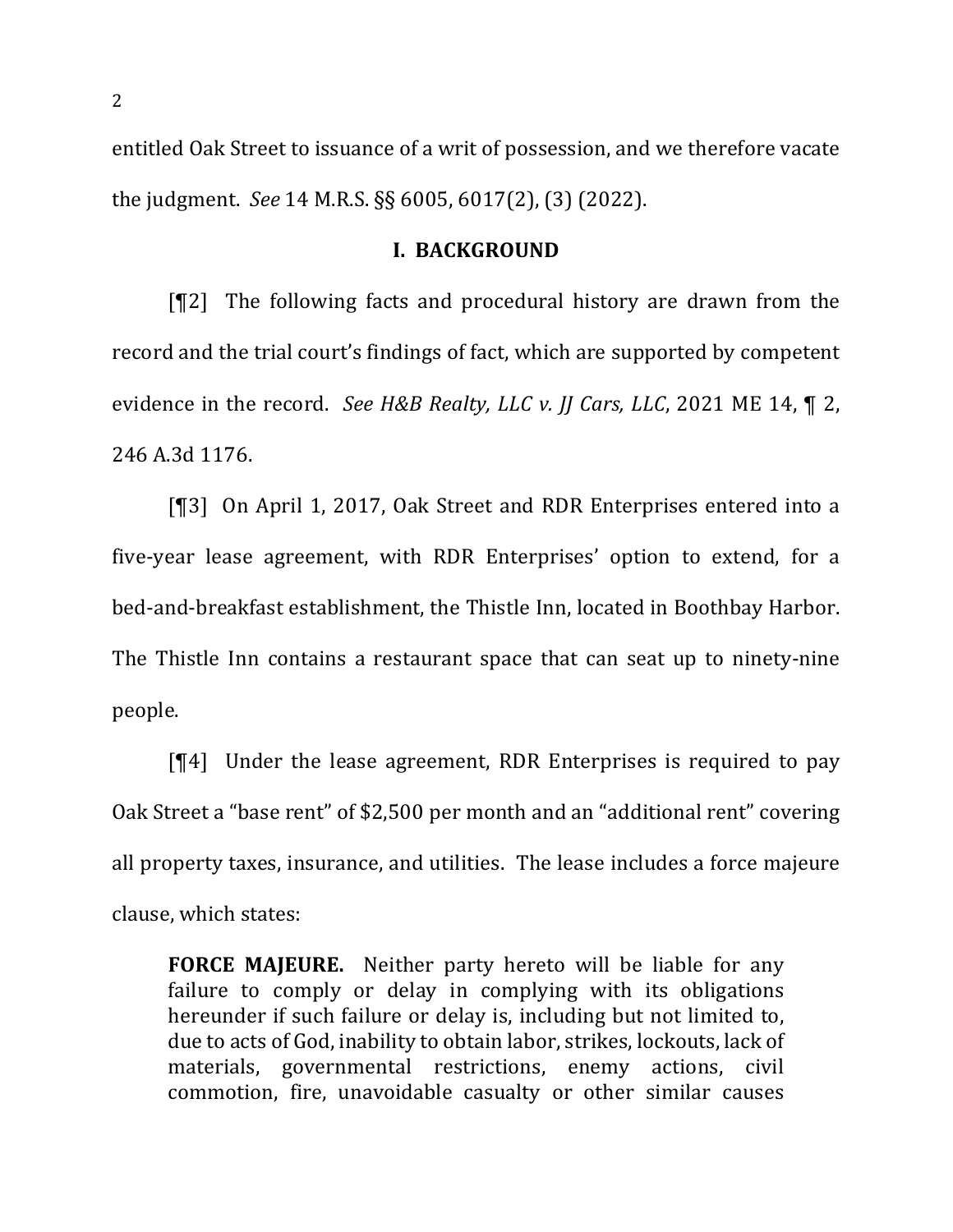beyond such party's reasonable control (all of which events are herein referred to as "Force Majeure Events"). It is expressly agreed that neither party will be obliged to settle any strike to avoid a Force Majeure Event from continuing.

For three years, RDR Enterprises operated the Thistle Inn in full compliance with the lease.

[¶5] On March 18, 2020, Governor Mills issued an executive order designed to reduce the spread of COVID-19. *See* Me. Exec. Order No. 14 FY 19/20 (Mar. 20, 2020). In relevant part, the order provided that "[a]ll restaurants and bars shall close their dine-in facilities" until March 31, 2020, and that "eating and drinking inside restaurants and bars is temporarily prohibited." *Id.* The order was later extended to preclude indoor dining through May 31, 2020. *See* Me. Exec. Order No. 19-A FY 19/20 (Apr. 7, 2020); Me. Exec. Order No. 28 FY 19/20 (Mar. 31, 2020); Me Exec. Order No. 49 FY 19/20 (Apr. 29, 2020).

[¶6] As required by the executive orders, RDR Enterprises closed the Thistle Inn's indoor restaurant on March 18, 2020. The Thistle Inn had never offered carry-out, delivery, or drive-through services, and it did not begin offering those services during the pandemic. After the executive order went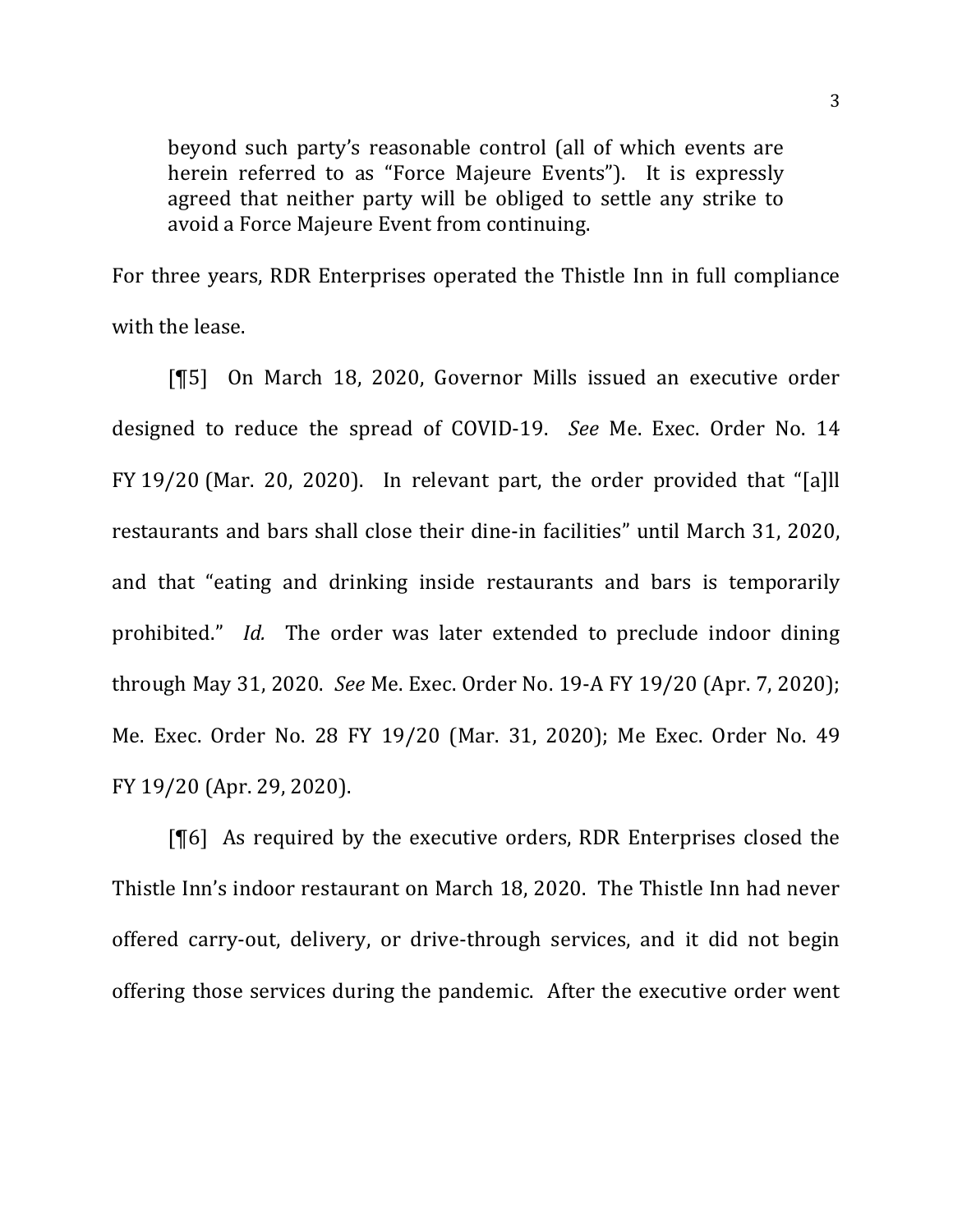into effect and the Thistle Inn closed, RDR Enterprises largely stopped paying rent to Oak Street for the restaurant portion of the Thistle Inn.<sup>1</sup>

 $[T7]$  On April 28, 2020, the Governor published a pandemic management plan that the parties agree permitted indoor dining on a restricted basis starting on June 1, 2020, as long as capacity and social-distancing guidelines were followed. See State of Me. Off. of the Governor, *Restarting Maine's Economy* (Apr. 28, 2020), https://www.maine.gov/covid19/restartingmaine/april. Consequently, it would have been possible for RDR Enterprises to open the Thistle Inn on June 1,  $2020$ ,<sup>2</sup> although only approximately thirty-five guests could be seated indoors at any one time due to the social distancing requirements. RDR Enterprises, however, decided not to open the Thistle Inn for indoor dining because it believed that such a partial reopening would be a poor financial decision and would not "create longevity for [its] business."

**[**¶8] On June 26, 2020, Oak Street sent a letter to RDR Enterprises notifying it that it was in "terminable default" of the lease agreement because

 $1$  RDR Enterprises made a partial payment toward the restaurant rent for April 2020 and fully paid the rent for July 2020. The rent payments for the hotel portion of the Thistle Inn are paid separately and are not at issue in this case.

<sup>&</sup>lt;sup>2</sup> The pandemic management plan permitted restaurants in Lincoln County to open for indoor dining in May 2020, *see* State of Me. Off. of the Governor, *Restarting Maine's Economy* (Apr. 28, 2020), https://www.maine.gov/covid19/restartingmaine/april; the parties agree that the Thistle Inn would have been able to open on June 1, 2020. This is likely because the executive order prohibiting indoor dining was set to expire on May 31, 2020. *See* Me Exec. Order No. 49 FY 19/20 (Apr. 29, 2020).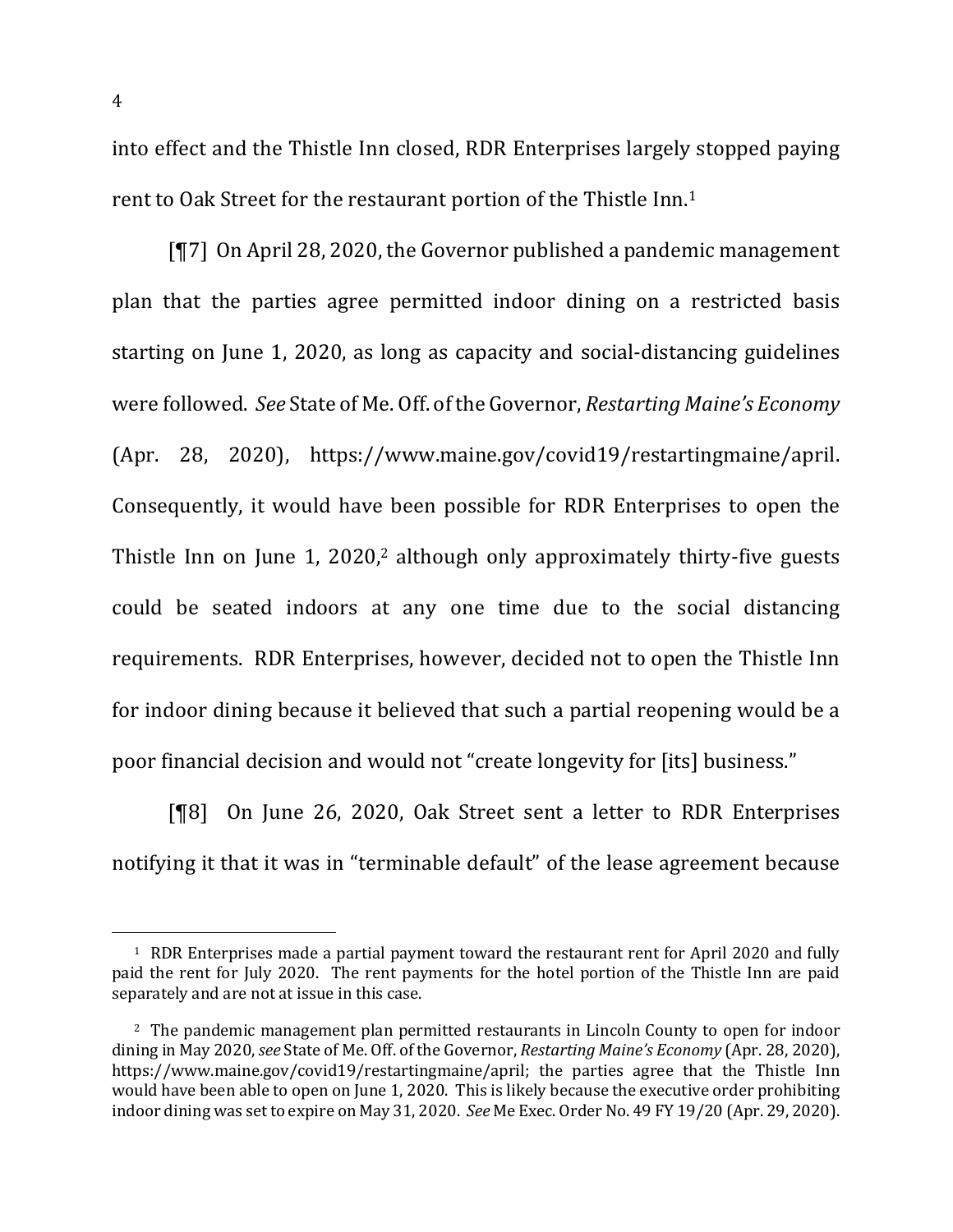of its failure to pay rent. On August 20, 2020, after attempts to reach a resolution, Oak Street sent RDR Enterprises a notice of default and termination. In the notice, Oak Street stated that the lease was "hereby terminated immediately" and that RDR Enterprises had to vacate the premises. Oak Street also sought payment of the overdue rent for the months of April, May, June, and August. In the subsequent months, RDR Enterprises did not pay the overdue rent or vacate the Thistle Inn.

[¶9] Oak Street filed this FED action on October 14, 2020. As required by statute, RDR Enterprises deposited the disputed unpaid rent with the District Court. See 14 M.R.S. § 6017(2).

 $[$ [10] The District Court held a hearing on the complaint the following month. The parties agreed that the disputed rent totaled to \$19,685.03. The primary contested issue was whether the lease's force majeure clause excused RDR Enterprises' obligation to pay rent.

 $[11]$  On December 15, 2020, the District Court issued a judgment determining that RDR Enterprises was excused from its contractual obligation to pay any rent between March 18, 2020, and May 31, 2020, because the Governor's executive orders completely prohibiting indoor dining constituted a "governmental restriction<sup>[]"</sup> force majeure event within the meaning of the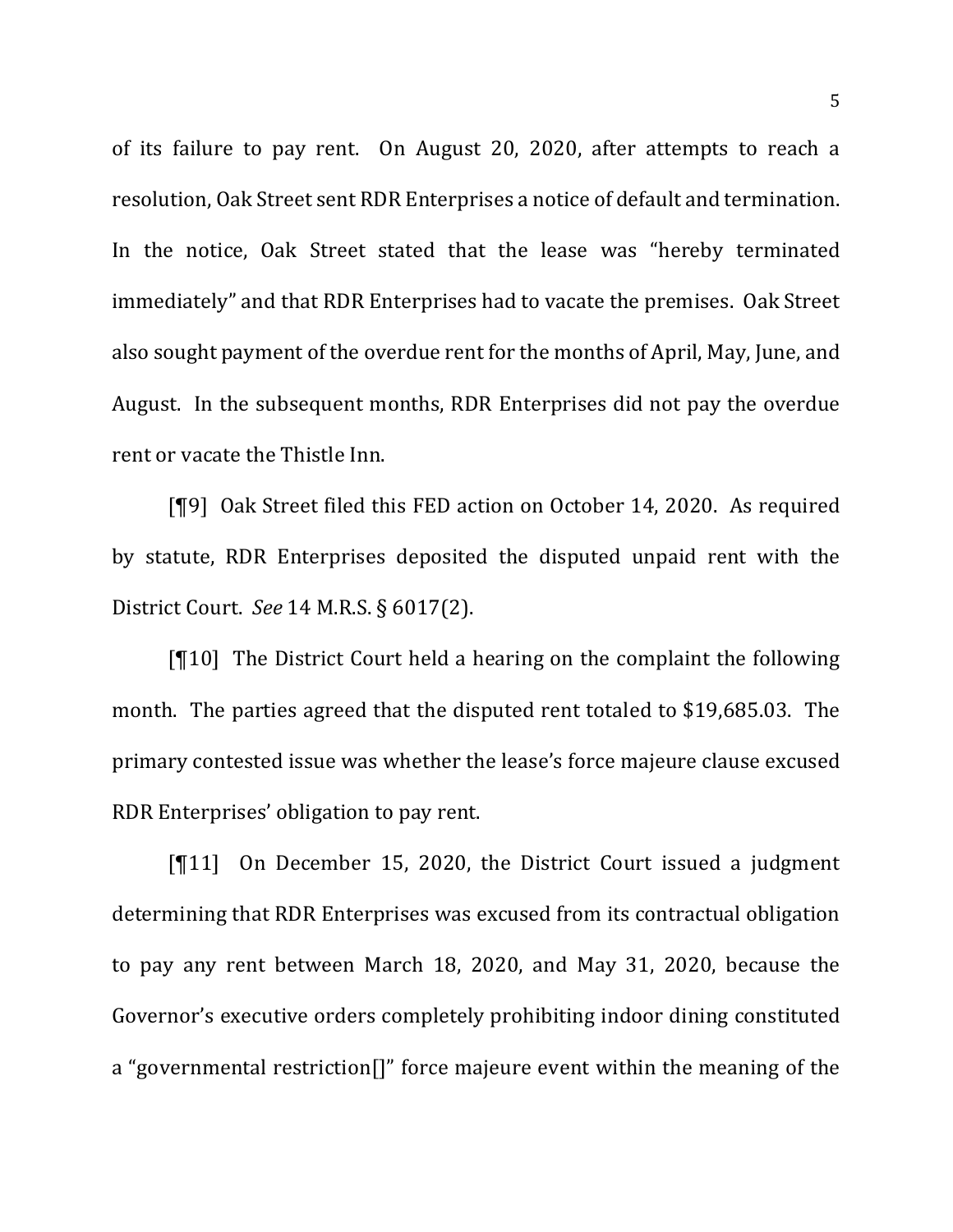lease's force majeure clause. The District Court concluded that for the period after May 31, 2020, when restricted indoor dining was permitted, the "pandemic itself constitutes a force majeure event and, therefore, would excuse RDR's performance under the lease agreement, at least in part." (Italics omitted.) Taking guidance from *In re Hitz Restaurant Group*, 616 B.R. 374, 378-79 (Bankr. N.D. Ill. 2020), the District Court discounted the rent owed by RDR Enterprises to 40 percent of the lease amount based on its finding that RDR Enterprises would have been able to operate the Thistle Inn at approximately 40 percent capacity under the indoor dining restrictions. The District Court then denied Oak Street possession, concluding that "RDR ha[d] not breached the terms of the lease as its obligations to pay  $\dots$  rent are either entirely excused or partially excused."

[¶12] Oak Street appealed to the Superior Court, *see* 14 M.R.S.  $\S$ § 6008(1), 6017(2) (2022); M.R. Civ. P. 80D(f), which affirmed the judgment after receiving supplemental briefing on whether Oak Street was entitled to possession of the property. Oak Street timely appealed to us. See 14 M.R.S.  $\S 1851$  (2022); M.R. App. P. 2B(c)(1); M.R. Civ. P. 80D(f)(1).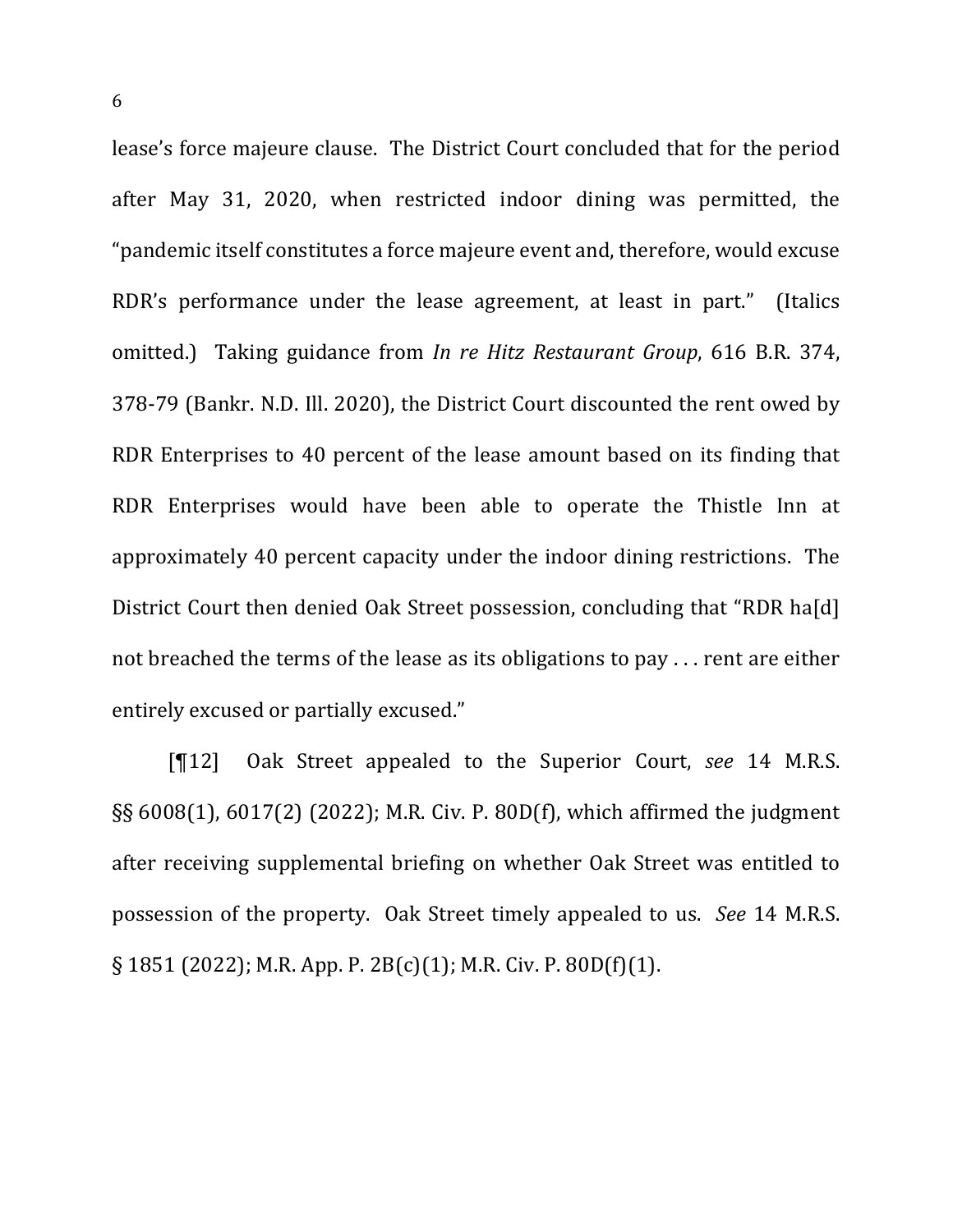#### **II. DISCUSSION3**

 $[13]$  In an FED action, the landlord is entitled to possession if it can show that the tenant's violation of the lease's terms has resulted in forfeiture or termination of the lease. See 14 M.R.S. § 6001(1) (2022); *Rubin v. Josephson*, 478 A.2d 665, 668-69 (Me. 1984); 2 Richard R. Powell, *Powell on Real Property* § 17.02[1][a][ii] at 17-9 (Michael Allan Wolf ed., Matthew Bender 2005). If the landlord shows that the tenant's default has terminated the lease, the landlord is entitled to a writ of possession. *See*  $14$  M.R.S.  $\S$ § 6005, 6017(2), (3).

<sup>&</sup>lt;sup>3</sup> Oak Street argues that there was no causal link between the force majeure event(s) and RDR Enterprises' inability to pay rent. Because we conclude that the District Court erred as a matter of law in interpreting the contract, we need not reach this argument. We note, however, that most courts that have addressed the issue of proximate cause in the context of the COVID-19 pandemic have required more than a barebones connection between the alleged force majeure event and a party's inability to pay rent. See Timothy Murray, Corbin on Contracts: Force Majeure and *Impossibility of Performance Resulting from COVID-19* § 1.03[2][D] (2021) ("Simply positing two facts—that the pandemic has occurred, and that a party finds it very difficult or even impossible to perform its contractual obligations—is not enough."); *Palm Springs Mile Assocs. v. Kirkland's Stores, Inc.*, No. 20-21724-Civ-Scola, 2020 U.S. Dist. LEXIS 163880, at \*5 (S.D. Fla. Sept. 9, 2020) ("Kirkland fails to explain how the governmental regulations it describes as a force majeure event *resulted in* its inability to pay its rent."); *Future St. Ltd. v. Big Belly Solar, LLC*, No. 20-cv-11020-DJC, 2020 U.S. Dist. LEXIS 136999, at \*20 (D. Mass. July 31, 2020) ("Even assuming *arguendo* that the pandemic and effects of [the] same are a force majeure[,] . . . Future Street has not shown that its failure to perform its obligations under the Agreement were caused by [the] same."); *see also In re Cinemex USA Real Est. Holdings, Inc.*, 627 B.R. 693, 701 & n.17 (Bankr. S.D. Fla. 2021) (concluding that a theater's decision not to open due to economic concerns created by the COVID-19 pandemic did not excuse the theater's nonperformance under the doctrine of frustration of purpose). Also, here, the District Court expressly found that because RDR Enterprises could have resumed indoor dining service on a limited basis in June 2020, "its obligation to pay rent is not excused by the force majeure clause, at least entirely." This finding would appear to indicate that the indoor dining restrictions were not the proximate cause of RDR Enterprises' inability to pay rent.

Additionally, although RDR Enterprises requests that we award attorney fees to the prevailing party as contemplated by the lease, the FED statute does not authorize courts to award attorney fees. See 20 Thames St. LLC v. Ocean State Job Lot of Me. 2017, LLC, 2020 ME 55, ¶ 12, 231 A.3d 426.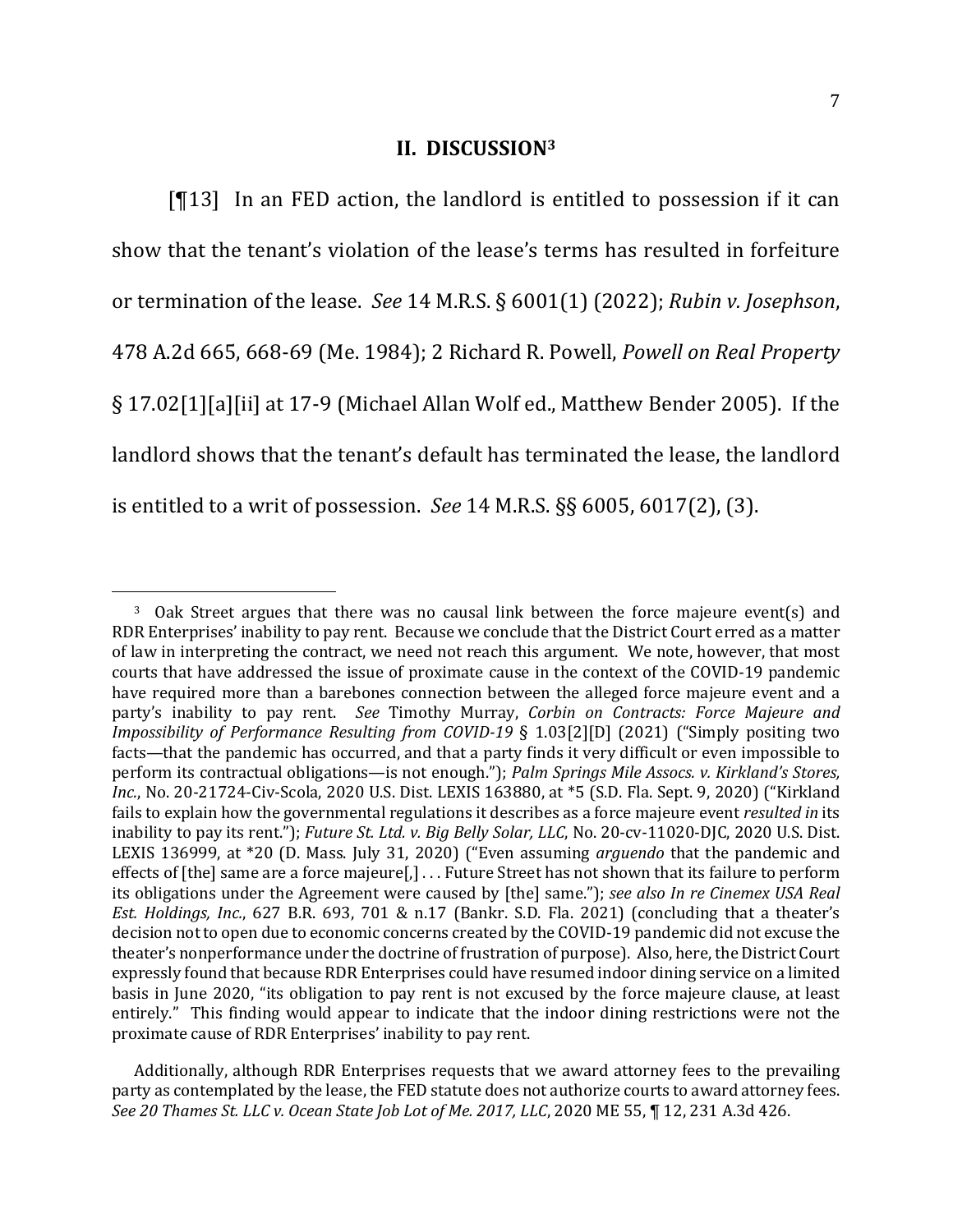$[T14]$  The only issue before us on appeal is whether Oak Street is entitled to possession of the Thistle Inn property based on RDR Enterprises' failure to pay rent after May 31, 2020.<sup>4</sup>

 $[15]$  In cases involving the interpretation of contract language, the proper standard of review depends on whether the contract language at issue is ambiguous, which we determine de novo. See Testa's, Inc. v. Coopersmith, 2014 ME 137,  $\P$  11, 105 A.3d 1037. "Contract language is ambiguous when it is reasonably susceptible of different interpretations." Am. Prot. Ins. v. Acadia Ins., 2003 ME 6,  $\P$  11, 814 A.2d 989 (quotation marks omitted). If a contract is ambiguous, this Court reviews the interpretation of the contract for clear error by the fact finder. See Villas by the Sea Owners Ass'n v. Garrity, 2000 ME 48, **[9.]** 748 A.2d 457; see also Testa's, Inc., 2014 ME 137, ¶ 11, 105 A.3d 1037. If a contract is unambiguous, this Court reviews its language de novo. See *Spottiswoode v. Levine,* 1999 ME 79, ¶ 25, 730 A.2d 166; see also Testa's, Inc., 2014 ME 137, ¶ 11, 105 A.3d 1037.

<sup>&</sup>lt;sup>4</sup> Oak Street does not challenge the trial court's finding that RDR Enterprises' obligation to pay rent to Oak Street was excused during the period when no indoor dining was allowed. We also do not address whether the District Court erred in deciding that RDR Enterprises was only required to pay 40 percent of the outstanding rent due after May 31, 2020, because, at oral argument, Oak Street indicated that it was only seeking a writ of possession and waived any challenge to the amount of rent ordered. See State v. Goodridge, 556 A.2d 211, 212 n.3 (Me. 1989).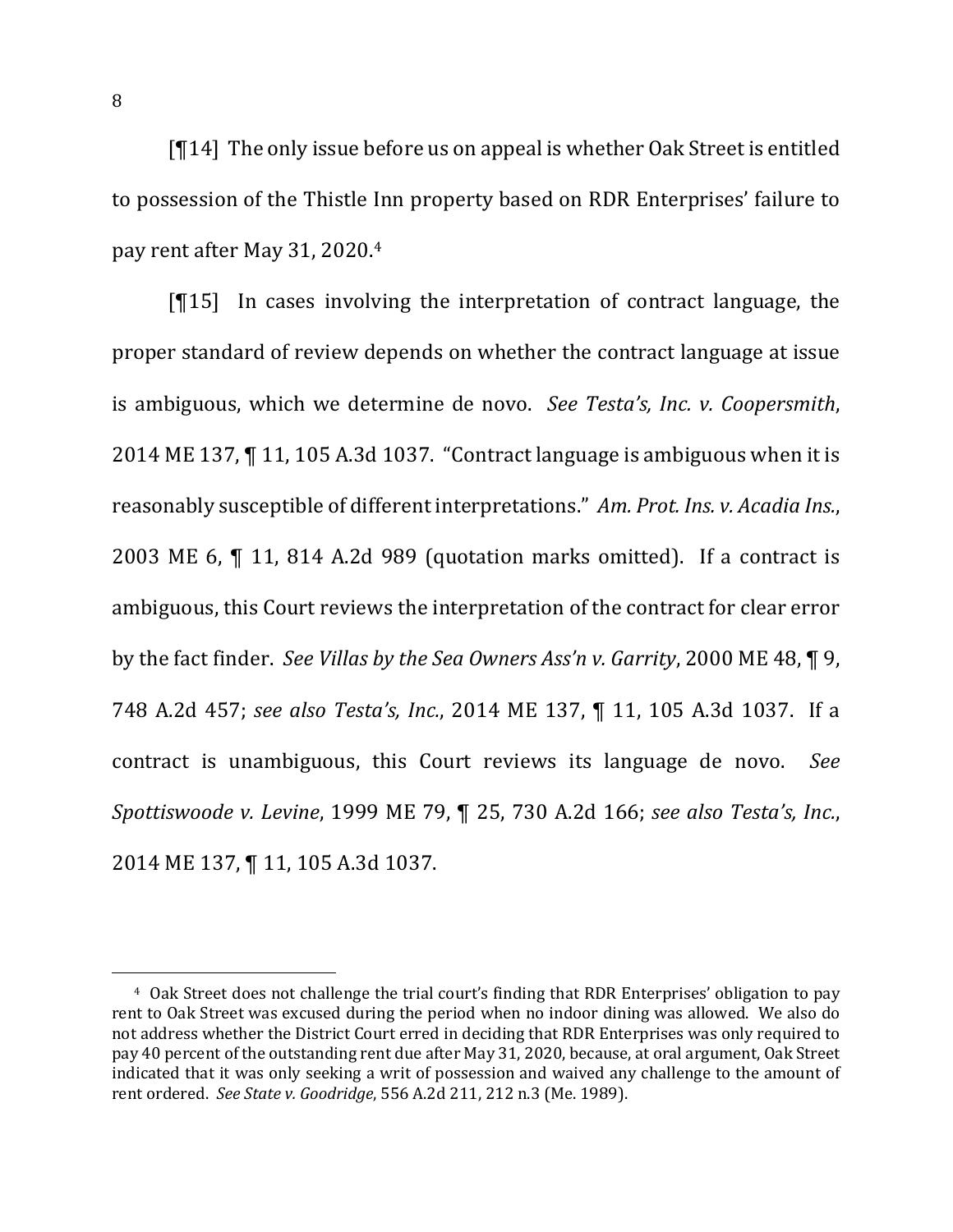$[$ [16] On an appeal from the Superior Court, we review the District Court's judgment directly if the Superior Court acted in an appellate capacity. *See Fleet Bank of Me. v. Griffin,* 1997 ME 45,  $\P$  4, 690 A.2d 981.

# A. The plain language of the lease does not excuse nonperformance based on the concept of a "partial" force majeure event.

 $\lceil \mathcal{F} \rceil$  The District Court denied Oak Street's complaint because it read the lease's force majeure clause as partially excusing RDR Enterprises' obligation to pay rent and concluded that RDR Enterprises did not breach the terms of the lease. This conclusion, however, is contrary to the unambiguous terms of the lease.

[¶18] "A 'force majeure' is an unanticipated and uncontrollable event, including an act of nature such as a flood, tornado, or hurricane." *Opinion of the Justices*, 2015 ME 107, ¶ 77 n.26, 123 A.3d 494. A force majeure clause is a provision in a contract providing that certain supervening events may excuse a party's performance obligations. See 14 Timothy Murray, *Corbin on Contracts*  $\S$  74.19 (2021). Unless otherwise indicated by the contract, the party seeking to have its nonperformance excused by the force majeure clause bears the burden of proof. See Hansen v. Sunday River Skiway Corp., 1999 ME 45, ¶ 11 n.2, 726 A.2d 220 ("Generally[,] the party opposing a claim, usually a defendant, has the burden of proof on an issue characterized as an affirmative defense or other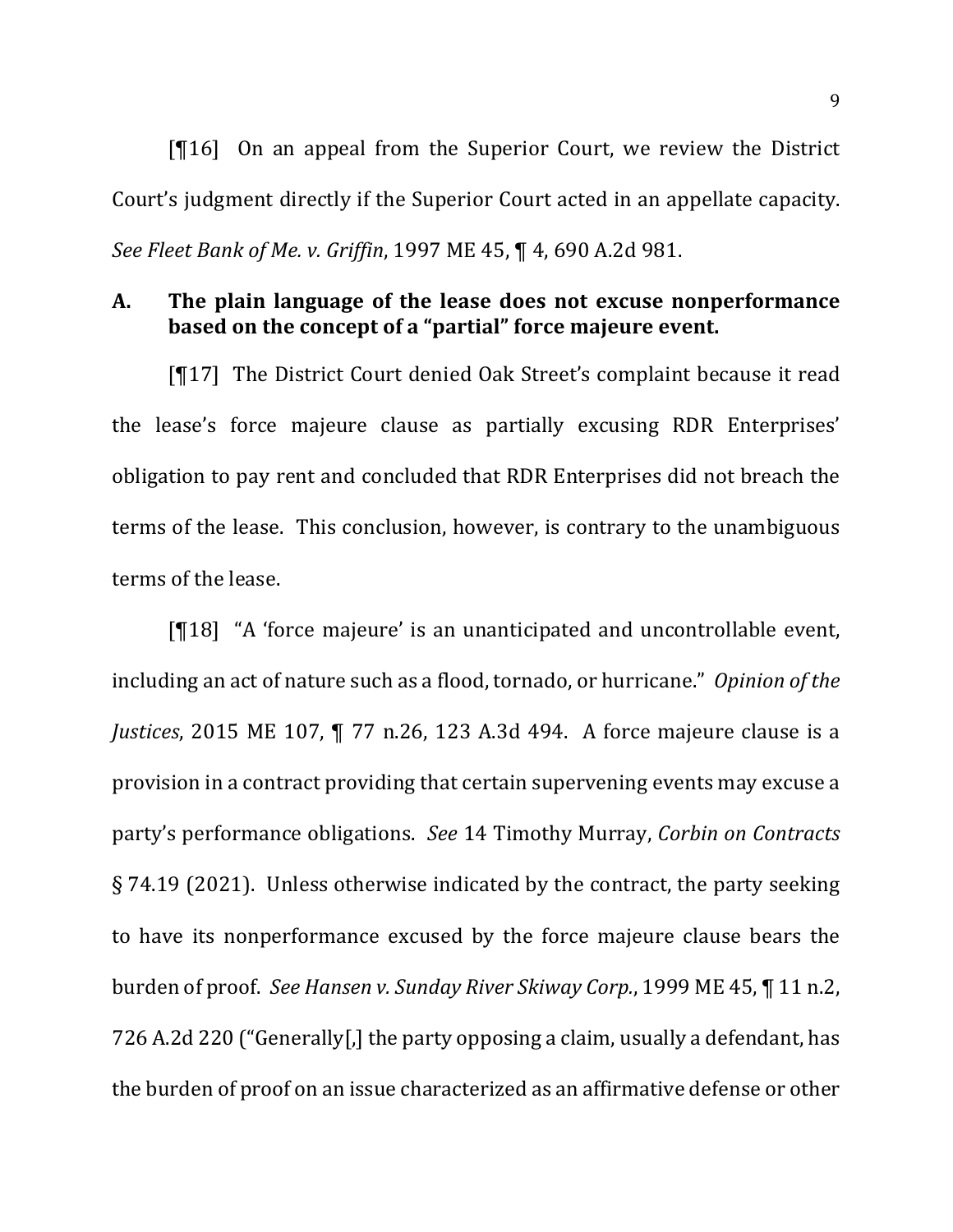issues to avoid or reduce liability."); see also Moore v. Jet Stream Invs., Ltd., 261 S.W.3d 412, 420 (Tex. App. 2008); *Phillips P.R. Core, Inc. v. Tradax Petroleum* Ltd., 782 F.2d 314, 319 (2d Cir. 1985); *Gulf Oil Corp. v. Fed. Energy Reg. Comm'n*, 706 F.2d 444, 452 (3d Cir. 1983).

 $[19]$  Whether a force majeure clause applies to excuse a party's performance depends on the clause's language. *See Cohen v. Morneault*, 120 Me. 358, 360, 114 A. 307 (1921) ("[A] contract may . . . be so expressly qualified that impossibility of performance resulting from some unforeseen accident will constitute a complete defense; or it may be impliedly so qualified. It depends on the intention of the parties as disclosed by the contract."); *Zurich Am. Ins. v. Hunt Petroleum (AEC) Inc.*, 157 S.W.3d 462, 466 (Tex. App. 2004)  $"$ Regardless of its historical underpinnings, the scope and application of a force majeure clause depend on the terms of the contract.").

[¶20] Because it has not been challenged on appeal, we accept the District Court's conclusion that the pandemic or the Governor's executive orders completely prohibiting indoor dining until June 1, 2020, fall within the language of the force majeure clause as an "act<sup>[]</sup> of God" and "governmental restrictions." Beginning on June 1, 2020, however, the force majeure clause does not apply to partially excuse RDR Enterprises' duty to pay rent because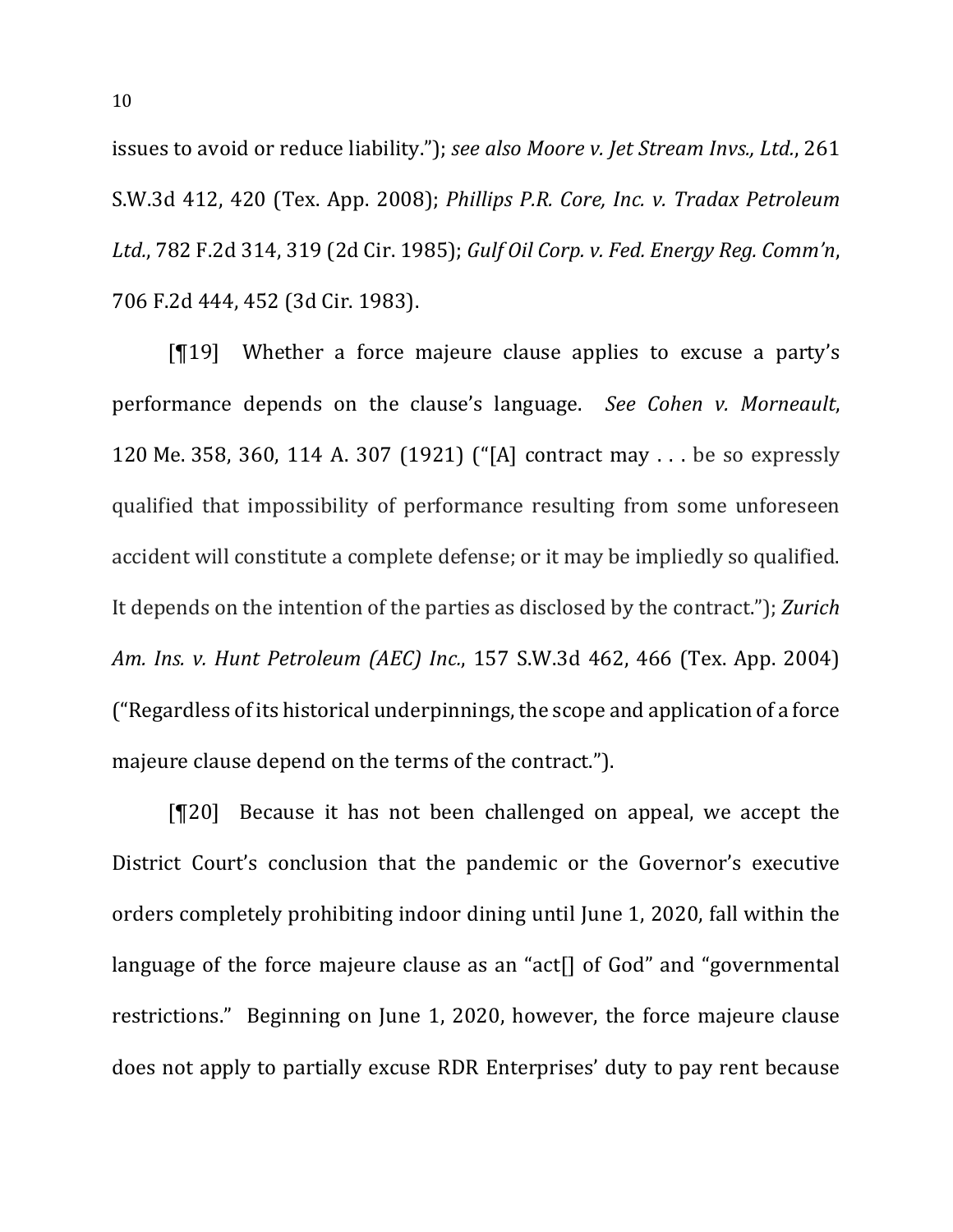the unambiguous language of the clause  $(1)$  contains no indication that it can apply to partially excuse a party's nonperformance and (2) does not excuse a party's nonperformance based on governmental restrictions that limit the party's ability to make a profit, rather than preventing the party from carrying out the use contemplated by the contract.

 $[T21]$  The clause does not include any language incorporating the concept of "partial" force majeure or partial rent payments based on a force majeure event. To the contrary, the clause provides that protection from default for nonperformance only applies if "such" nonperformance was due to a force majeure event. This language indicates that either nonperformance is excused by the force majeure clause or it is not excused—it provides no support for the District Court's conclusion that some, but not all, of RDR Enterprises' nonperformance was excused by the partial shutdown.

 $[T22]$  The trial court, moreover, expressly found that the Thistle Inn was capable of operating at a reduced capacity on June 1, 2020, but that RDR Enterprises chose not to do so because of concerns about the economic viability of such an opening. RDR Enterprises' decision was not compelled by the pandemic or governmental restrictions: instead, as noted by the trial court, it was an *economic decision* based on concerns about the financial feasibility of a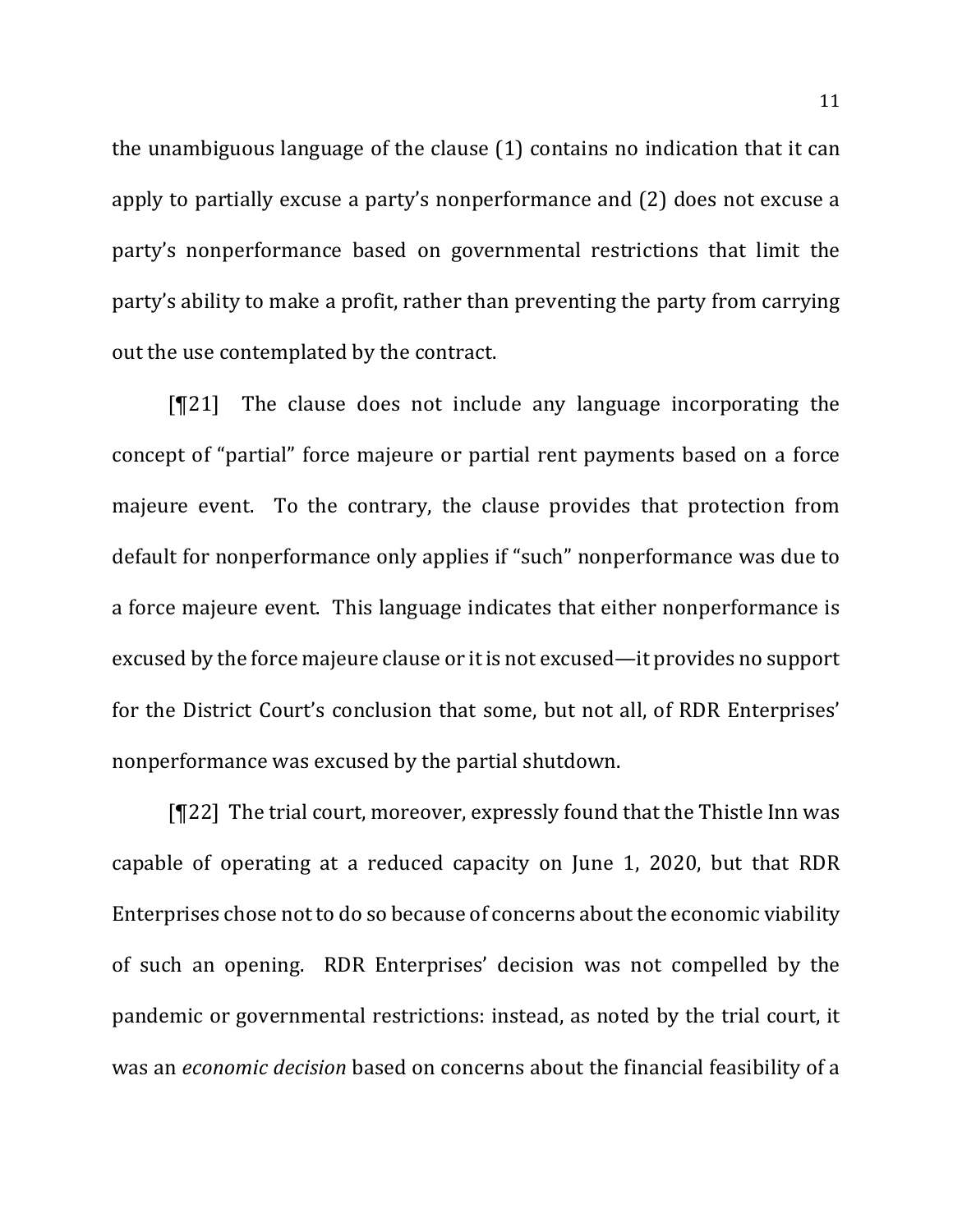partial opening. Nothing in the language of the clause indicates that events affecting economic viability constitute force majeure events. Such an interpretation would go against the weight of force majeure law because, as a general matter, events causing economic hardship, such as market downturns, do not constitute force majeure events unless specifically designated in the contract. *See, e.g.*, *In re Millers Cove Energy Co.*, 62 F.3d 155, 158-59 (6th Cir. 1995); *B.F. Goodrich Co. v. Vinyltech Corp.*, 711 F. Supp. 1513, 1518-19 (D. Ariz.) 1989); *Stand Energy Corp. v. Cinergy Servs., Inc.*, 760 N.E.2d 453, 457 (Ohio Ct. App. 2001).

[¶23] Accordingly, the District Court's partial-excuse ruling cannot be sustained under the language of this force majeure clause.<sup>5</sup> In the absence of express contractual language, we do not read into a force majeure clause the concept of a "partial" excuse for nonperformance based on events such as the issuance of executive orders that reduce seating capacity.<sup>6</sup>

<sup>&</sup>lt;sup>5</sup> Viewing the lease agreement as a whole, *see Am. Prot. Ins. v. Acadia Ins.*, 2003 ME 6, ¶¶ 11-12, 814 A.2d 989, we note that there is another indication that the parties did not intend for a force majeure to partially excuse a party's nonperformance. Section 19(b) of the lease agreement provides that, in the case of a partial government taking of the property, the tenant, at its election, may terminate the lease. The section does not provide that either party's performance is partially excused in the event of a partial taking if the tenant does not so elect.

<sup>&</sup>lt;sup>6</sup> Although the express language of a force majeure clause supersedes the application of common law contractual doctrines such as frustration of purpose or impracticability of performance, *see Wis. Elec. Power Co. v. Union Pac. R.R. Co.*, 557 F.3d 504, 506-07 (7th Cir. 2009); *Commonwealth Edison Co. v. Allied-General Nuclear Servs.*, 731 F. Supp. 850, 855 (N.D. Ill. 1990), we note that our reading of the lease language at issue here is consistent with those doctrines, which do not partially excuse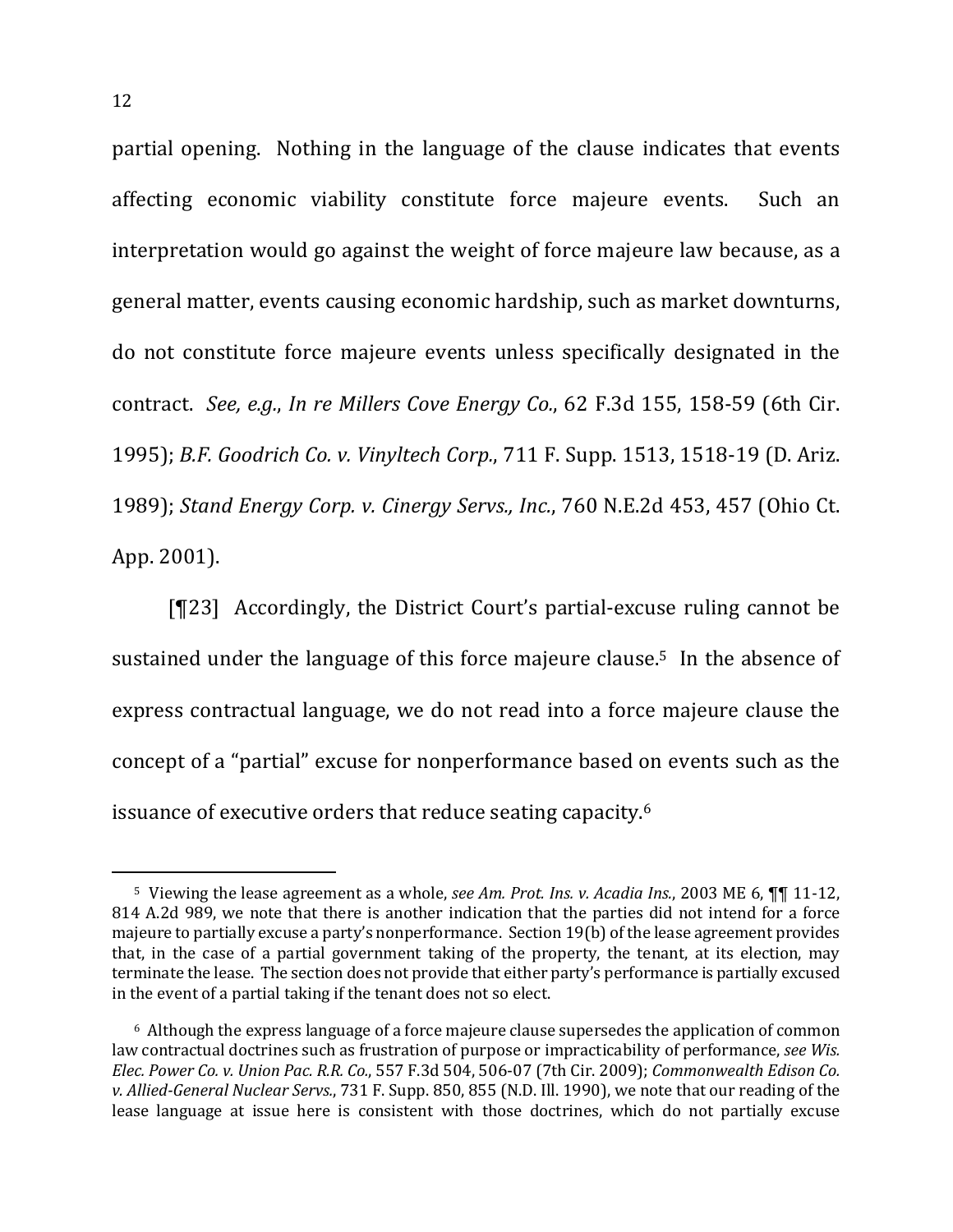## **B.** Oak Street is entitled to possession.<sup>7</sup>

 $[T24]$  Given the unambiguous language of the lease's default clause, which provides that nonpayment of rent justifies termination of the lease, the lease was properly terminated, and the trial court erred in concluding otherwise and not granting Oak Street possession of the property.<sup>8</sup>

<sup>8</sup> RDR Enterprises further argues that it did not breach the lease because the force majeure clause allows for delayed performance when a force majeure event has occurred and that it paid rent, albeit later than expected, when the District Court awarded Oak Street 40 percent of the disputed rent from the bond that RDR Enterprises had posted. But it was not until after Oak Street had sent a notice of termination and sought a remedy through the courts that the rent was paid. RDR Enterprises cites no authority for the proposition that an award of disputed rent after litigation from the bond required

performance based on events that simply diminish profits. *See Bouchard v. Blunt*, 579 A.2d 261, 263 n.3 (Me. 1990) (concluding that additional costs did not render performance impracticable); *Hoyt* v. Tapley, 121 Me. 239, 247-48, 116 A. 559 (1922) (affirming a jury verdict based on the failure of the defendant to deliver potatoes and rejecting the argument that weather conditions rendered performance impossible because "[t]he rule that if a thing becomes physically impossible by the act of God, performance is excused, does not prevail, when the essential purpose of the contract may be accomplished"); *Elsemore v. Inhabitants of Hancock*, 137 Me. 243, 249, 18 A.2d 692 (1941) (citing with approval authority in which a school shutdown due to contagious disease did not excuse the school from its contractual obligation to pay a teacher); *Cohen v. Morneault*, 120 Me. 358, 361-62, 114 A. 307 (1921) (destruction of one source of potatoes to fulfill a contractual obligation did not relieve the supplier of its obligation to perform). See generally 14 Timothy Murray, Corbin on *Contracts* § 77.4 (2021) ("To justify a discharge, the lessee must show that the frustration of purpose is severe. Inconvenience, unprofitability, and unexpected income reductions or cost increases will usually not suffice."); Timothy Murray, *Corbin on Contracts: Force Majeure and Impossibility of Performance Resulting from <i>COVID-19* § 1.03[2][D] ("If the business has not been totally shut down, most COVID-19 decisions handed down during the first year of the pandemic have not afforded relief.").

<sup>7</sup> RDR Enterprises argues that Oak Street may not challenge the District Court's decision as to which party is entitled to possession of the property because it claims that Oak Street waived that challenge by not raising the issue of possession at the hearing before the District Court. This issue was directly before the District Court, however, because, under the FED statute for commercial leases, the District Court decides "the right of possession" and "the amount of rent owed." 14 M.R.S.  $\S 6017(2)$  (2022). Determining whether there has been a breach of the lease agreement and which party is entitled to immediate possession of the property is the primary function of the District Court in an FED case. See Tozier v. Tozier, 437 A.2d 645, 647 (Me. 1981); see also 14 M.R.S. § 6001(1) (2022); Rubin v. Josephson, 478 A.2d 665, 667 (Me. 1984). Accordingly, the issue of whether RDR Enterprises' failure to pay rent results in termination of the lease is properly before us.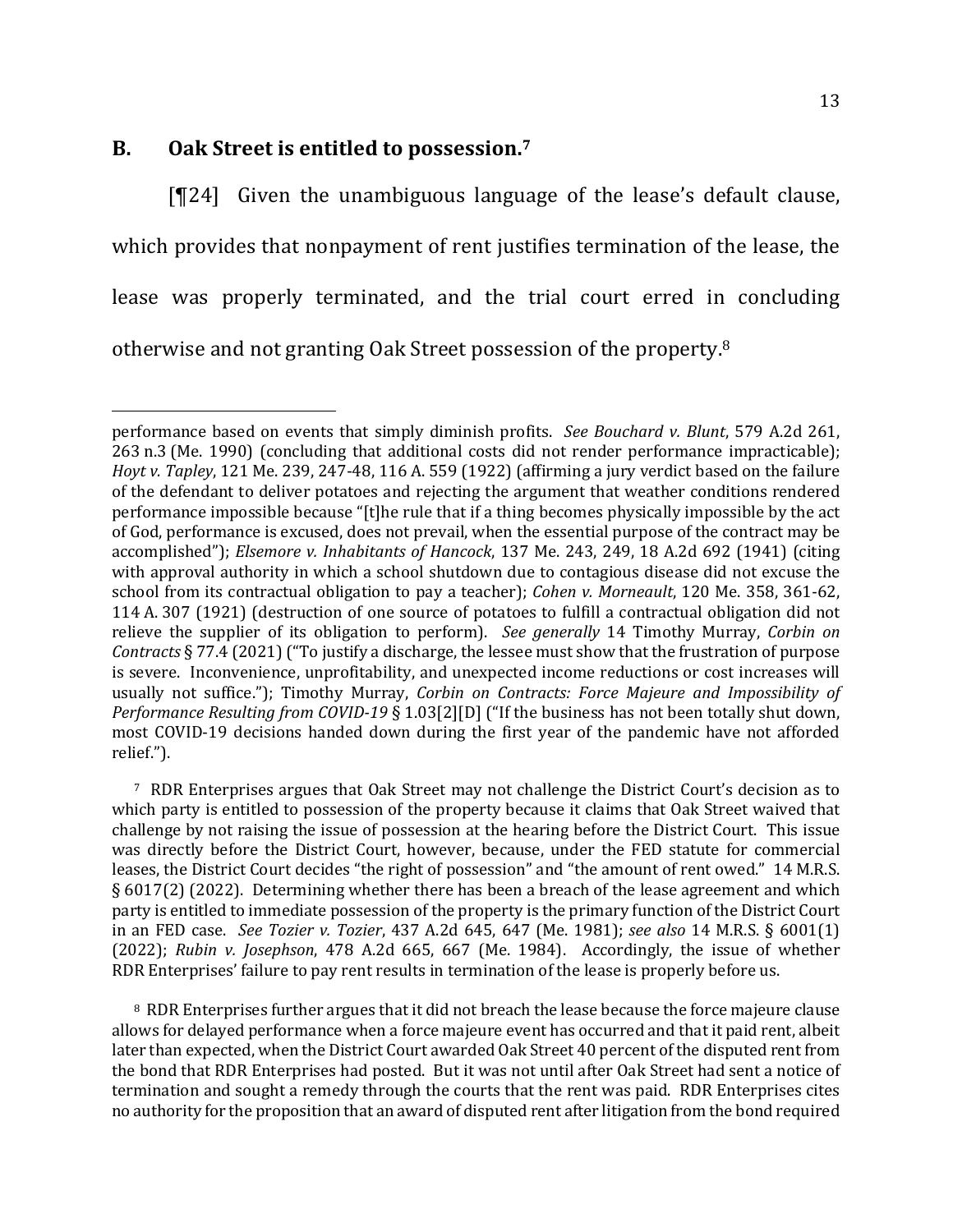[ $[125]$ ] The District Court may well have acted with the laudable goal of reaching a Solomonic resolution in light of the difficult realities of the COVID-19 pandemic. We hope that, going forward, parties will compromise in situations like these instead of resorting to litigation. But the District Court's interpretation of the force majeure clause goes against its plain language, and the lease clearly provides that failure to perform results in a default justifying termination. $9$  As such, RDR Enterprises is entitled to possession.<sup>10</sup>

<sup>10</sup> Our conclusion that Oak Street is entitled to possession of the property is further supported by the fact that RDR Enterprises did not pay *any* of the rent owed. The language of the lease unambiguously provides that a failure to pay rent constitutes grounds for default of the lease. This means *all* the rent due. Hence, even if the concept of a partial excuse for nonperformance were applicable, nothing in the lease's force majeure clause—or any other part of the lease—indicates that the obligation to pay the amount due under the lease would be completely discharged when part of the tenant's duty to pay rent is excused by a force majeure event.

by statute can be considered delayed compliance with a contractual obligation to pay rent. When a party to a contract owes the other party a sum per the terms of the contract, the fact that the other party eventually obtains the amount due through enforcement of a judgment does not mean that the nonpaying party did not breach the contract.

<sup>&</sup>lt;sup>9</sup> As support for its ruling embracing the concept of partial force majeure, the trial court cited a bankruptcy court's decision in *In re Hitz Restaurant Group*, 616 B.R. 374, 378-79 (Bankr. N.D. Ill. 2020). The approach taken in *Hitz* is an outlier and has not been followed elsewhere. See Timothy Murray, *Corbin on Contracts: Force Majeure and Impossibility of Performance Resulting from COVID-19* § 1.03[2][B], [2][D], [3][B]; Robyn S. Lessans, Comment, *Force Majeure and the Coronavirus: Exposing the "Foreseeable" Clash Between Force Majeure's Common Law and Contractual Significance*, 80 Md. L. Rev. 799, 815 n.151 (2021). *Compare Hitz*, 616 B.R. at 378-79, *with In re Cinemex USA Real Est. Holdings, Inc.*, 627 B.R. at 701 & n.17 (concluding that a theater's decision not to open due to economic concerns created by the COVID-19 pandemic did not excuse the theater's nonperformance under the doctrine of frustration of purpose). The proceedings in *Hitz* also occurred in the context of a preliminary bankruptcy proceeding and not in the FED context, and, as such, the case is not entirely apposite. See Hitz, 616 B.R. at 380.